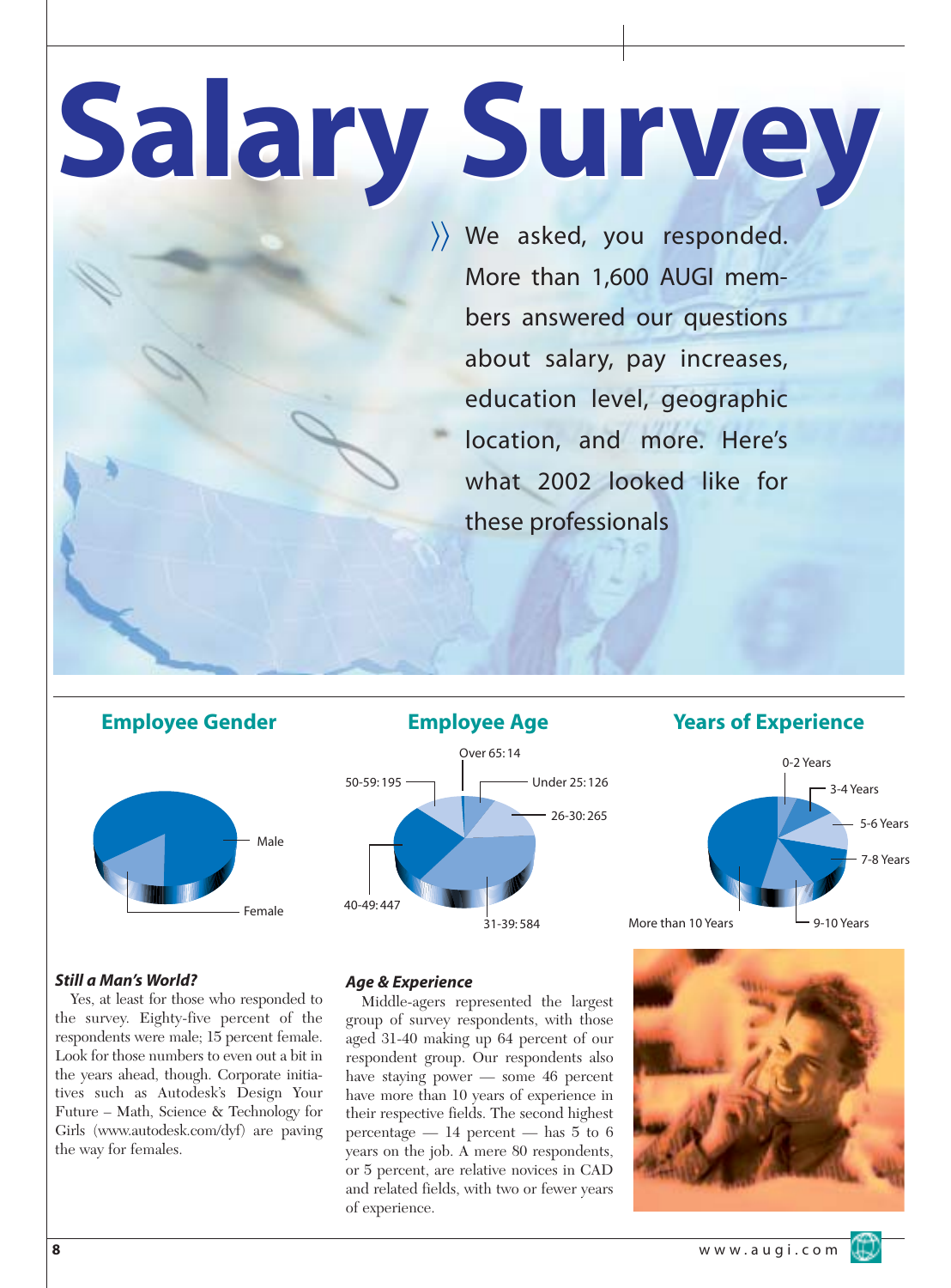

#### *Logging the Time*

Almost half of the respondents, or 755, worked 40 hours per week, and almost as many, 653, worked up to 50 hours per week. Only 137 respondents, or 8 percent, worked part-time (fewer than 40 hours per week). Finally, 86 respondents, or 5 percent, worked more than 51 hours per week.

About 18 percent of our respondents worked in small companies (10 or fewer employees). Nearly 28 percent work for companies employing from 11 to 50 people and 29 percent work in large companies of 201 or more total employees. Respondents in firms of 51 to 200 employees numbered 408, or 25 percent.

#### *What They Earned*

Most of the respondents were pretty evenly divided among salary ranges of \$25,000 to \$35,000 (20 percent), \$35,001 to \$45,000 (28 percent), and \$45,001 to \$55,000 (20 percent). Comprising 11 percent were those earning from \$0 to \$25K as well as those earning \$55,001 to \$65K. There is a steep drop in respondents in the higher salary ranges, with from 0.5 percent to 5 percent of respondents falling within the \$65,001 to \$105,000+ ranges.

No clear parallels can be drawn between education and earning power. About one-third of our respondents — 35 percent — have an associates degree. Of those, a little more than 3 percent earn \$105,000 or more, about the same percentage of the high earners in our survey overall, and about 7 percent of those with an associates degree earned in the lowest category of \$0 to \$25K. The next largest category of respondents are those with a Technical/Vocational school education, at 29 percent. Bachelors of Science degrees are held by 21 percent. Masters programs (MS, MBA and Other Masters degrees) received about 5 percent of the total responses. Those with doctorate degrees accounted for less than half a percentage point of the total.

Finally, those with no college — just a high school diploma — accounted for 12 percent of the total respondents. Within that group, nearly 75 percent earn more than \$25,000 annually.



# Fewer than 40  $41-50 \rightarrow 40$ 51 or more

## **Number of Employees at Your Company**





# **Education**



# **Annual Salary 2002 Salary Increase**



#### *Annual Increase*

For almost one quarter of our respondents, 2002 wasn't a banner year for bonuses. Four hundred fifty-three (453) people reported "No Increase" last year. A small but happy 5 percent reported salary increases of 11 to 15 percent, with the remaining respondents enjoying bumps of anywhere from 1 percent to 10 percent.